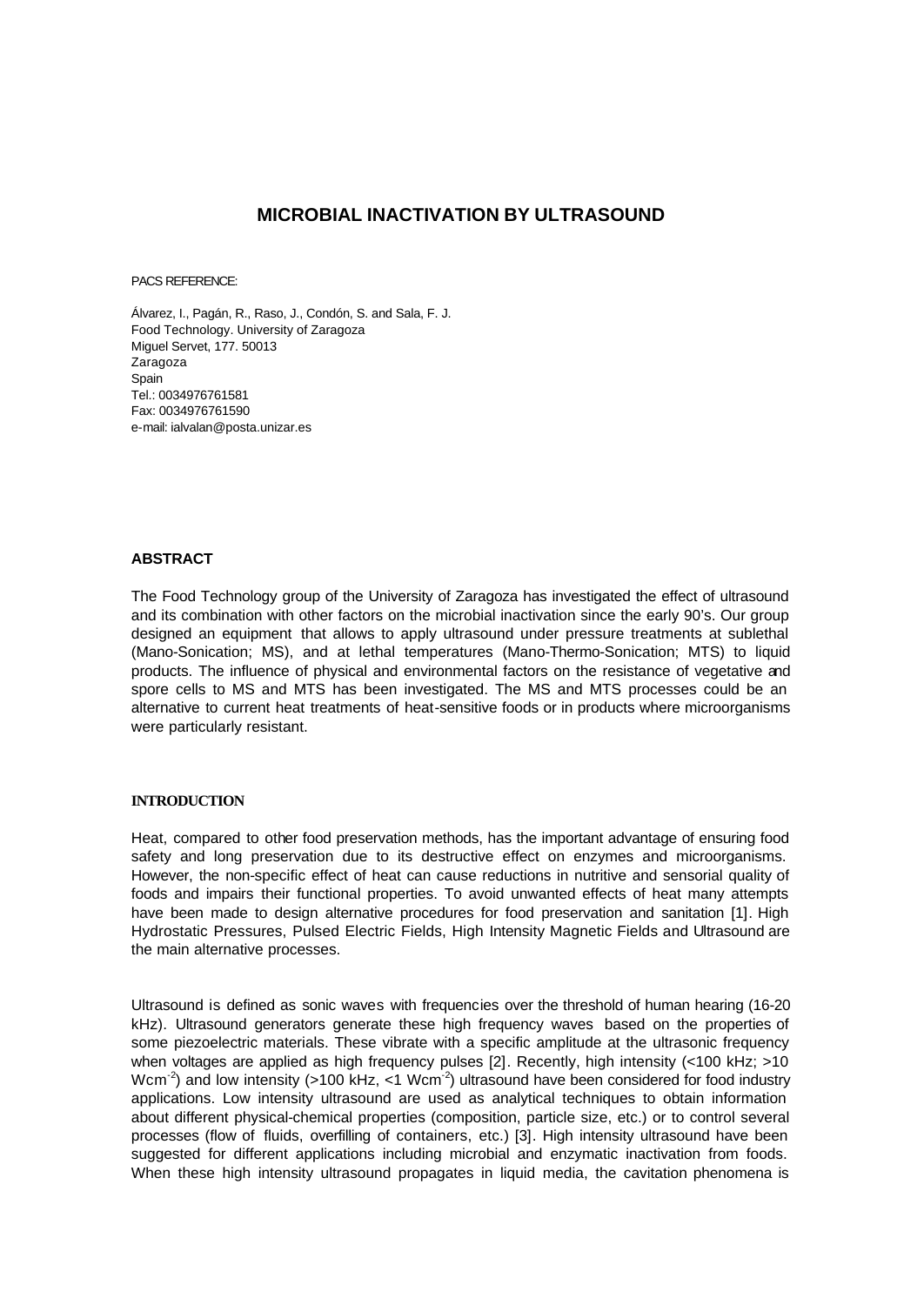generated. Cavitation consists on the formation, growth and suddenly implosion of bubbles. Due to the implosion, the molecules around the bubble hit each other violently creating spots of very high temperature (5500 °C) and peaks of pressure (10<sup>4</sup>-10<sup>5</sup> kPa) [4]. It is estimated that these temperatures and pressures in the spots have a life lower of 1 μs, and the liquid heating and cooling speed is in the range of  $10^9$ °C/s [5]. The high intensity ultrasound effects are dependant on the number and intensity of bubbles implosioning per unit of time, the characteristics of the treatment and the characteristics of the treatment media.

#### **MICROBIAL INACTIVATION BY ULTRASOUND**

The microbial inactivation effect of ultrasound is known since the early 30's [6]. Since then, several investigations have been carried out to study the inactivation effect of ultrasound  $[7, 8]$ , and ultrasound combined with other agents [9, 10]. At the early 70's, it was observed that heat sensitivity of spores increased with a previous ultrasonic treatment [11]. Subsequently, it was demonstrated that a simultaneous heat and ultrasound treatment (thermoultrasonication) had a higher lethal effect than a heat treatment at the same temperature [12]. At the early 90's, the Food Technology group of the University of Zaragoza designed an equipment called Mano-Thermo-Sonicator. With this equipment, the microbial inactivation effect of ultrasound and its combination with pressure (Mano-Sonication; MS) or with pressure and heating (Mano-Thermo-Sonication; MTS) was investigated.

Microbial inactivation by ultrasound depends on several factors that can be classified under treatment conditions, microbial characteristics and environmental factors.

#### Treatment Conditions

Time and amplitude of the ultrasonic treatment, and hydrostatic pressure and temperature of the medium are the main factors that influence on the microbial inactivation by ultrasound.

# Treatment time

Ultrasonic microbial inactivation increases with the treatment time. An exponential relationship between the survival fraction and the treatment time was observed. Based on this, the microbial resistance to ultrasonic waves can be estimated from the decimal reduction time (D value) that is defined as minutes of treatment at a given temperature needed for the number of survivors to drop one log cycle.

#### Hydrostatic pressure

Yeast [13], bacterial vegetative cells and spores [14, 15] inactivation by ultrasound increases with the hydrostatic pressure of the treatment medium. The inactivation effect of ultrasound increased exponentially with pressure in the range of 0 to 200-300 kPa. Over 300 kPa, new increments of the pressure hardly improved the inactivation effect of MS. Figure 1 shows the ultrasonic resistance of *Escherichia coli* at different pressures of treatment.

The influence of the hydrostatic pressure on the lethal effect of ultrasonic waves is related to the effect of pressure on the cavitation phenomena. When the pressure is raised, the bubble implosion intensity increases and the number of bubbles implosioning per unit of time is reduced [16]. Therefore, although at higher pressures the intensity of the implosion is stronger, the lower number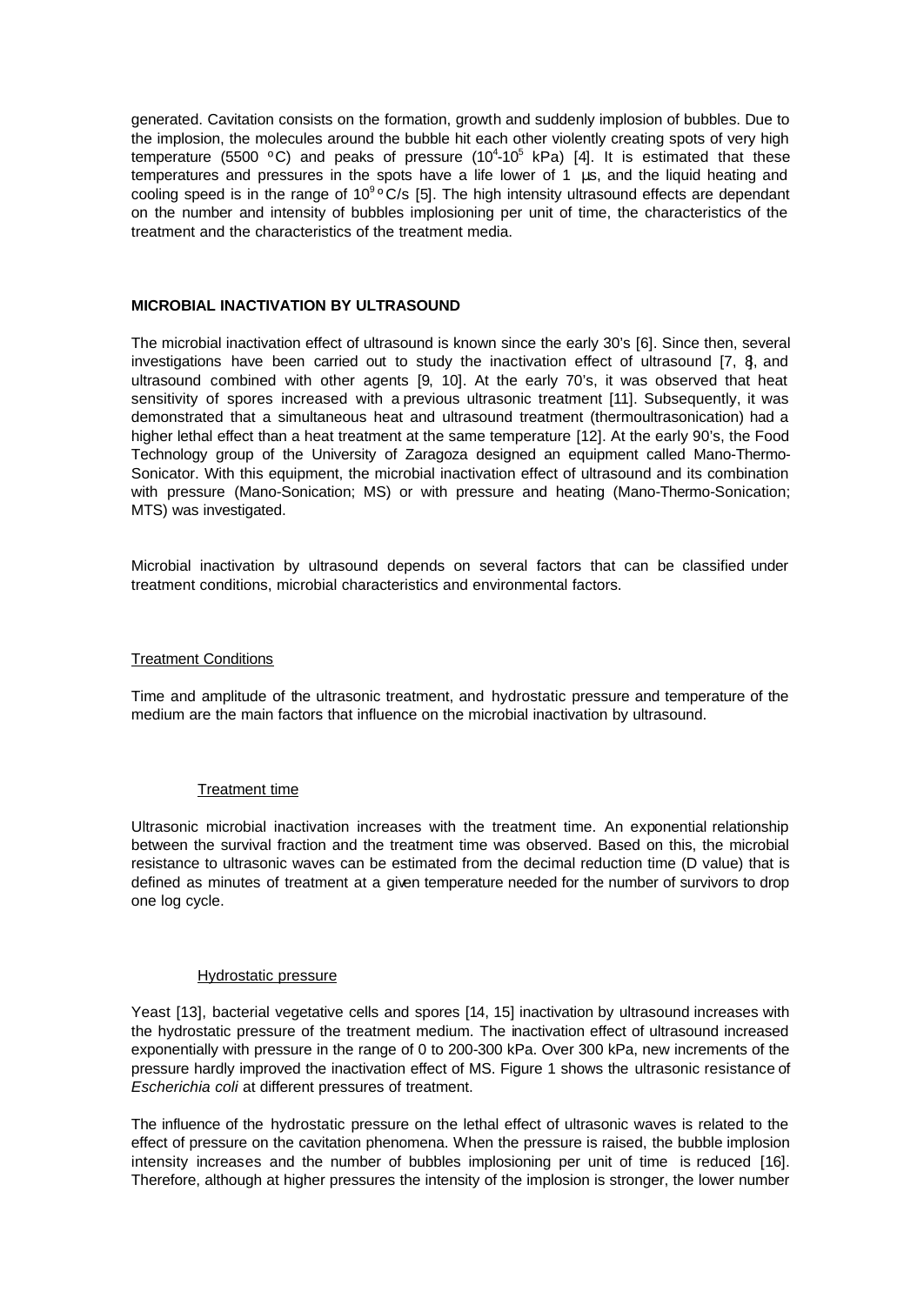of bubbles collapsing would explain the decrease of the efficiency of the ultrasound lethal effect over a determine pressure value.



**Fig. 1.** *E. coli* resistance to ultrasonic treatments (20 kHz, 117 μm) at different hydrostatic pressures.



**Fig. 2.** *E. coli* resistance to ultrasonic treatments (20 kHz, 200 kPa) at different ultrasonic amplitudes.

#### Ultrasonic amplitude

It has been observed that the inactivation of both bacterial vegetative cells and spores exponentially increases with the amplitude of the ultrasonic waves [14, 15]. Figure 2 shows the influence of the amplitude on the resistance of *E. coli* to an ultrasonic treatment. The higher inactivation rate at greater amplitudes could be due to an increase in the number of bubbles undergoing cavitation per unit of time [17] or to an increase in the volume of liquid in which cavitation is liable to occur [4].

#### **Temperature**

In order to reduce the intensity of heat treatments, the microbial inactivation effect of combining treatments of ultrasound under pressure and heat (Mano-Thermo-Sonication) has been investigated. An additive effect of this combination has been observed on the inactivation of most of vegetative cells investigated [14, 21, 29] and a synergistic effect for *Streptococcus faecium* [14] and for *Bacillus subtilis* spores [15].

#### Microbial Characteristics

#### Microorganism

It is generally admitted that cells of a bigger size are more sensitive to ultrasound [9] and rodshaped bacteria more than coccal forms [8]. The Gram-positive are more resistant than Gramnegative, aerobic more than anaerobic species [9] and bacterial spores more than vegetative cells [18].

In spite of the different resistance of vegetative cells to ultrasound, the influence of the hydrostatic pressure and the ultrasonic amplitude on the inactivation effect of these treatments is independent of the microorganism. Thus, two mathematical equations, one for the influence of the pressure and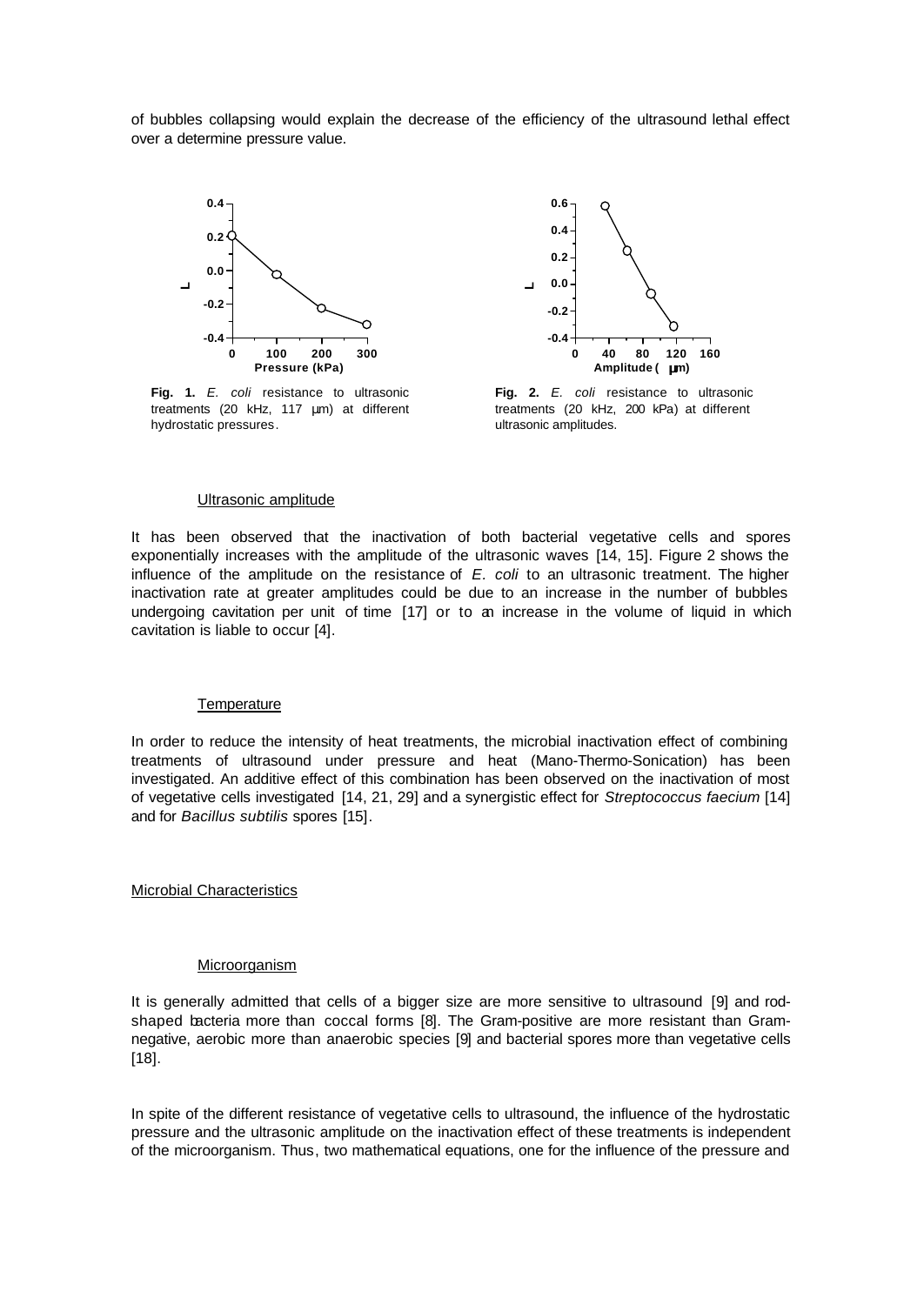another one for the influence of the amplitude have been developed. These equations allow to predict the inactivation effect of a determine ultrasonic process [14].

# Growth phase

The influence of the growth phase on the microbial resistance to ultrasonic waves is not clear. While some authors have found out a non-influence of this factor on the inactivation effect of ultrasound [7], others have observed that cells of *E. coli* at the exponential growth phase were more sensitive to ultrasonic treatments than that at the stationary phase [19].

# Growth temperature

Regardless of the influence of this factor on the microbial inactivation by heat or high hydrostatic pressure, the resistance of different microorganisms, such as *Listeria monocytogenes* and *Yersinia enterocolitica* to ultrasonic treatments, was independent of the growth temperature [20].

# Sublethal heat treatments

Microbial thermo-resistance increases to a great extent when microorganisms are heat-shocked. This higher resistance could be due to cells synthesized specific proteins called "heat shock proteins" that protect bacteria against heat.

Pagán *et al*. [21] observed that *L. monocytogenes* heat resistance at 62ºC increased 6 times after a heat shock of 180 min. at 45ºC. However, this shock did not modify its resistance to a treatment of ultrasound under pressure (117 μm, 200 kPa, 40ºC). Besides, the lethal effect of a MTS treatment on cells previously treated with a sublethal heat treatment was synergistic in a determine range of temperatures.

# Environmental Factors

# pH

Commonly, microbial heat resistance decreases in acidic media. However, different authors have observed that the ultrasonic resistance of microorganisms was independent of the acidity conditions of the medium [21, 22].

# $a_{w}$

It is well known that reduced water activities influences in a great extent the microbial thermal resistance [23, 24]. A decrease of the a also increases the microbial resistance to ultrasound, however this increment is lower. While the addition of 50 and 57% of sucrose to the medium increased 30 and 25 times the thermal-resistance of *Salmonella enteritidis* and *L. monocytogenes*, respectively, their MS resistance was only duplicated [20, 25]. A synergistic effect was also observed on the MTS inactivation of these microorganisms in media of reduced water activity.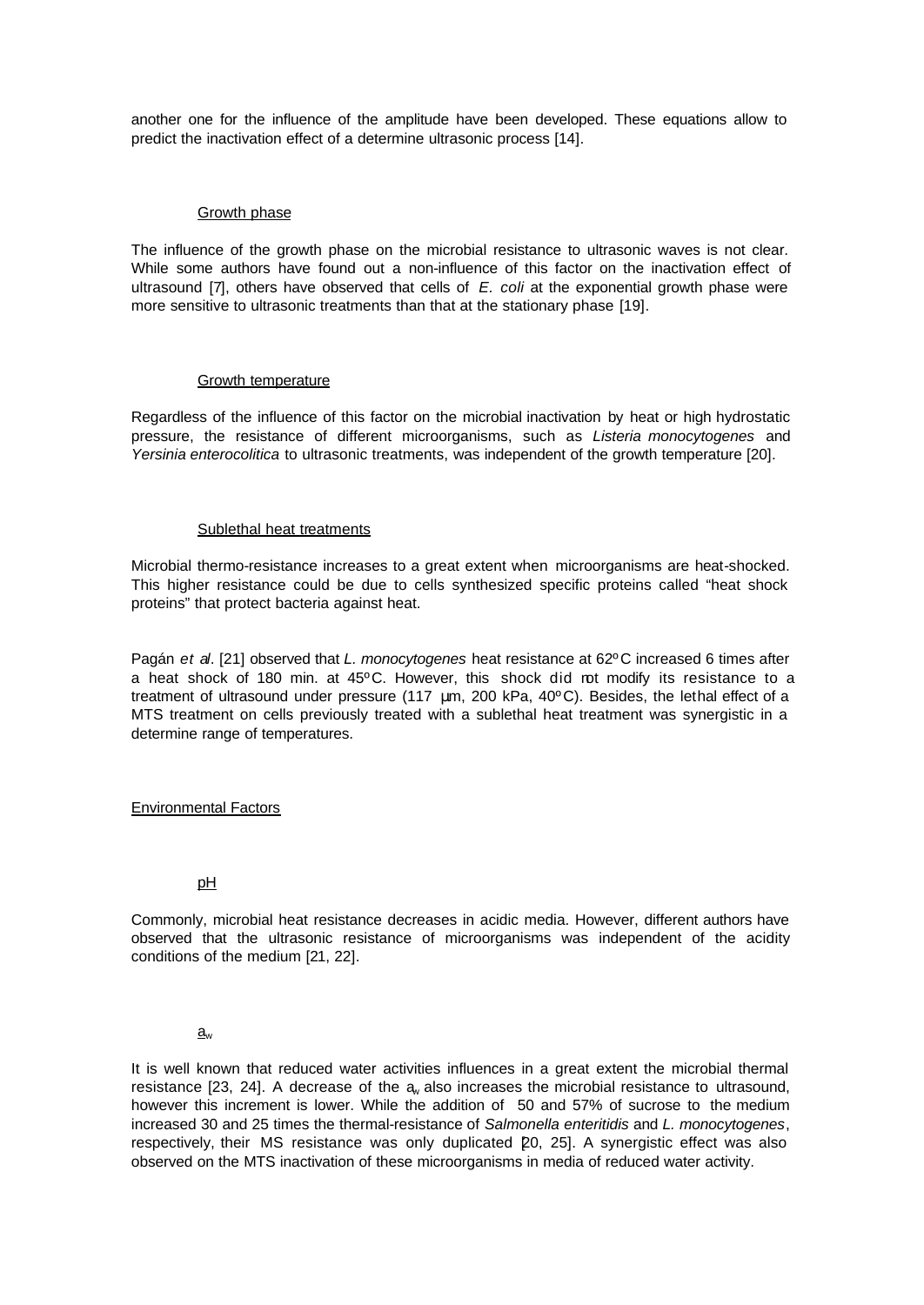# Composition of the treatment medium

In general, the microbial resistance to ultrasonic treatments increases in food [8]. This protective effect depends on the composition of the product. *L. monocytogenes* showed the same resistance to a MS treatment in skim milk than in McIlvaine buffer of pH 7 [21]. However, the resistance of *Salmonella senftenberg* in liquid whole egg was two times higher than in pH 7 McIlvaine buffer [26].

# **MECHANISM OF ACTION OF ULTRASOUND**

The lethal effect of high power ultrasound is due to the cavitation phenomena. When bubbles implode in an ultrasonic field, high temperatures and pressures are generated at the collision point. Therefore heat, pressure shock waves, or both could be the responsible for the lethal effect of ultrasound. On the other hand, the very high temperatures and pressures of collapsing bubbles lead to generate free radicals such as H<sup>\*</sup> and OH<sup>\*</sup> [17]. These very reactive radicals could be responsible for the inactivation of bacterial cells by oxidative damage similar to that caused by hydroperoxides [27].

When a bubble implodes, heat is generated in the liquid surrounding the cavity. The volume of liquid heated is very small and the heat dissipates quickly, though the temperature of this region is extraordinarily high for a few microseconds [4, 5]. However, most published data indicate that heat does not contribute to the lethal effect of ultrasound neither at room nor under static pressure. On the other hand, the percentage of damaged cells of a bacterial population increases throughout the heat treatment time, but damaged cells have not been observed under ultrasonic treatments [21, 25].

It has been demonstrated that the lethal effect of ultrasonic waves under pressure on bacterial spores [28] and vegetative cells [19, 20, 29] was the same when cysteamine (a well-known free radical scavenger) was added to the treatment medium. Therefore, any important contribution of the free radicals to the inactivating effect of ultrasound on microorganisms can be discarded.

Therefore, it seems that the pressure shock waves, originated by the implosion of bubbles undergoing cavitation, are the ultimate reason for the inactivating effect of ultrasound. In fact, broken cell walls have been observed with electronic microscopy after an ultrasonic treatment [19]. And there was found a correlation between the number of broken cells, observed with phasecontrast microscopy, and the number of inactivated microorganisms determined by plate counts [29].

# **APPLICATION OF ULTRASOUND ON FOOD PRESERVATION**

Although the inactivation effect of ultrasound has been known for decades, ultrasound has not been applied for food preservation due to its limited lethal effect. The increase on the lethal effect of ultrasound when is applied under pressure (MS) or combined with pressure and heat (MTS) opens new possibilities to its use instead of traditional heat treatments. On the other hand, several investigations have demonstrated the inactivation effect of ultrasonic waves on enzymes of interest for the food industry [30, 31].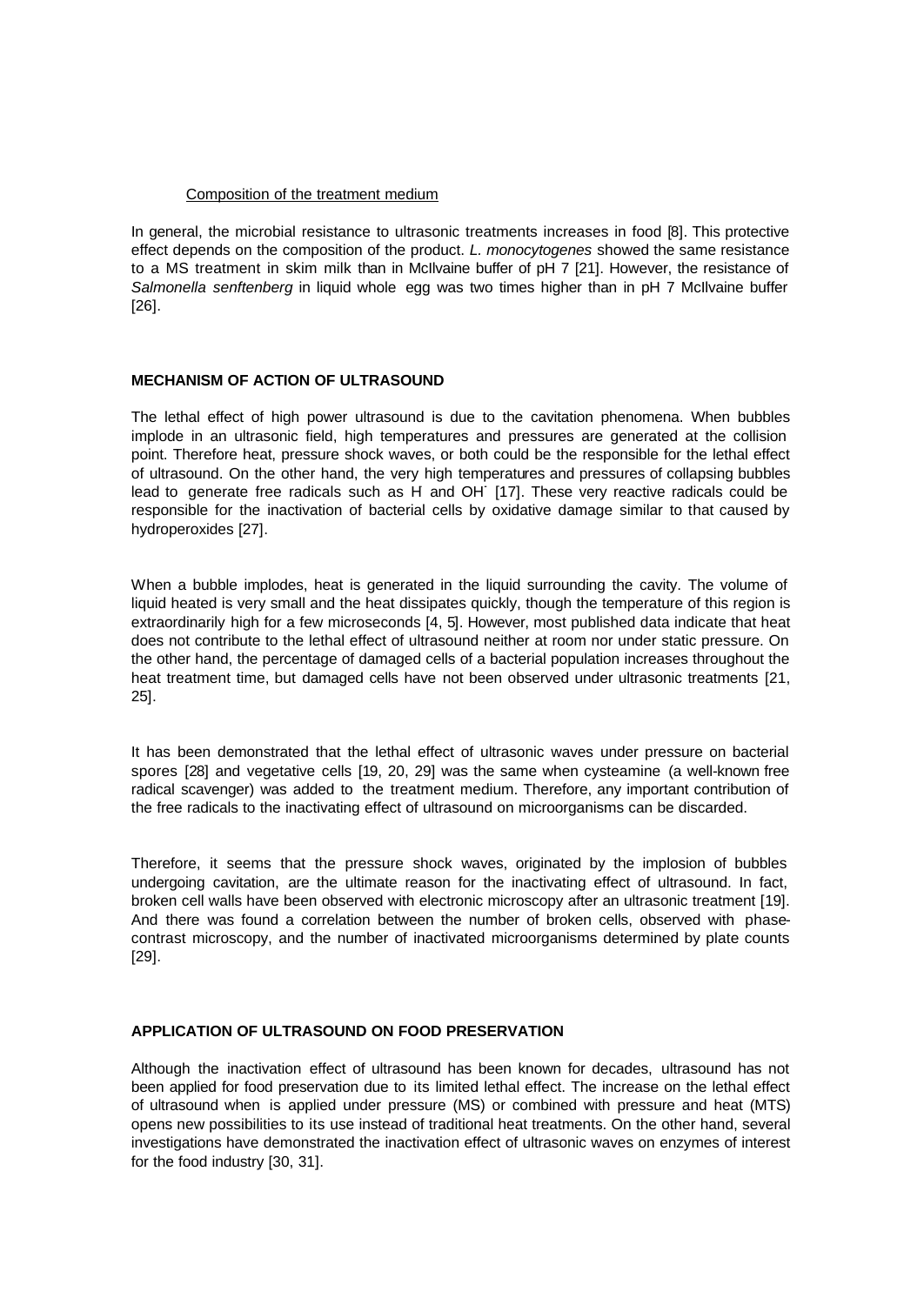Therefore, MS and MTS processes could be an alternative for preservation of thermal-sensitive liquid foods, especially when raw material is contaminated with very heat-resistant bacterial species, or when food components protect microorganisms to heat. However, up to now, the impossibility to apply to industrial scale the used intensities at laboratory level limits its application.

#### **REFERENCES**

- 1. Barbosa-Cánovas, G. V., U. R. Pothakamury, E. Palou, and B. G. Swanson. 1998. Nonthermal preservation of foods. Macel Dekker, Inc. New York.
- 2. Cartwright, D. 1998. "Off the-shelf" ultrasound instrumentation for the food industry. *In* Ultrasound in food processing. Povey, M. J. W. and T. J. Mason (ed.). Blackie Academic & Professional. London
- 3. Povey, J. W., and T. J. Mason (ed.). 1998. *In* Ultrasound in food processing. Blackie Academic & Professional. London.
- 4. Suslick, K. S. (ed.). 1988. Homogeneous sonochemistry. *In* Ultrasound. Its chemical, physical, and biological effects. 123-163. VCH Publishers, Inc. New York.
- 5. Flint, E. B., and K. S. Suslick. 1991. The temperature of cavitation. Science. 253: 1397-1398.
- 6. Harvey, E., and A. Loomis. 1929. The destruction of luminous bacteria by high frequency sound waves. Journal of Bacteriology. 17: 314-318.
- 7. Hamre, D. 1949. The effect of ultrasonic waves upon *Klebsiella pneumoniae*, *Saccharomyces cerevisiae*, *Miyagawanella felis*, and *influenza virus* A. Journal of Applied Bacteriology. 57: 279-295.
- 8. Jacobs, S. E., and M. J. Thornley. 1954. The lethal action of the ultrasonic waves on bacteria suspended in milk and other liquids. Journal of Applied Bacteriology. 17: 38-56.
- 9. Ahmed, F. I. K., and C. Russell. 1975. Synergism between ultrasonic waves and hydrogen peroxide in the killing of micro-organisms. Journal of Applied Bacteriology. 39: 31-41.
- 10. Burleson, G. R., T. M. Murray, and M. Pollard. 1977. Inactivation of viruses and bacteria by ozone, with and without sonication. Applied Microbiology. 29: 340-344.
- 11. Burgos, J., J. A. Ordóñez, and F. J. Sala. 1972. Effect of ultrasonic waves on the heat resistance of *Bacillus cereus* and *Bacillus licheniformis* spores. Applied Microbiology. 24: 497-498.
- 12. García, M. L., J. Burgos, B. Sanz, and J. A. Ordóñez. 1989. Effect of heat and ultrasonic waves on the survival of two strains of *Bacillus subtilis*. Journal of Applied Bacteriology. 67: 619-628.
- 13. Neppiras, E. A., and D. E. Hughes. 1964. Some experiments on the disintegration of yeast by high intensity ultrasound. Biotechnology and Bioengineering. 4: 247-270.
- 14. Pagán, R., P. Mañas, J. Raso, and S. Condón. 1999. Bacterial resistance to ultrasonic waves under pressure at nonlethal (Manosonication) and lethal (Manothermosonication) temperatures. Applied and Environmental Microbiology. 65 (1): 297-300.
- 15. Raso, J., A. Palop, R. Pagán, and S. Condón. 1998. Inactivation of Bacillus *subtilis* spores by combining ultrasonic waves under pressure and mild heat treatment. Journal of Applied Microbiology. 85: 849-854.
- 16. Whillock, G. O. H., and B. F. Harvey. 1997. Ultrasonically enhanced corrosion of 304L stainless steel I: The effect of temperature and hydrostatic pressure. Ultrasonic Sono-chemistry. 4: 23-31.
- 17. Suslick, K. S. 1990. Sonochemistry. Science. 247: 1439-1445.
- 18. Sanz, B., P. Palacios, P. López, and J. A. Ordóñez. 1985. Effect of ultrasonic waves on the heat resistance of *Bacillus stearothermophilus* spores. *In* Fundamental and Applied Aspects of Bacterial Spores. 251-259. Dring, G. J., D. J. Ellar and G. W. Gould (ed.). Academic Press. New York.
- 19. Allison, D. G., A. D´Emanuele, P. Egington, and A. R. Williams. 1996. The effect of ultra-sound on *Escherichia coli* viability. Journal of Basic Microbiology. 36: 3-11.
- 20. Pagán, R. 1997. Resistencia frente al calor y los ultrasonidos bajo presión de *Aeromonas hydrophila*, *Yersinia enterocolitica* y *Listeria monocytogenes*. Facultad de Veterinaria. Universidad de Zaragoza.
- 21. Pagán, R., P. Mañas, I. Álvarez, and S. Condón. 1999. Resistance of *Listeria monocytogenes* to ultrasonic waves under pressure at sublethal (manosonication) and lethal (manothermosonication) temperatures. Food Microbiology. 16: 139-148.
- 22. Kinsole, H., E. Ackerman, and J. J. Reid. 1954. Exposure of microorganisms to measured sound fields. Journal of Bacteriology. 68: 373-380.
- 23. Hansen, N. H., and H. Rieman. 1963. Factors affecting the heat resistance of nonsporing organisms. Journal of Applied Bacteriology. 26 (3): 314-333.
- 24. Tuncan, E. U., and E. M. Scott. 1989. Combined Effect of Sucrose and Heat Treatment Temperature in the Thermal Resistance of *Staphylococcus aureus* MF-31. Journal of Food Science. 54 (4): 936-939.
- 25. Álvarez, I., P. Mañas, F. J. Sala, and S. Condón. 2002. Inactivation of *Salmonella enteritidis* by Ultrasonic Waves under Pressure at Different Water Activities. Applied and Environmental Microbiology. In press.
- 26. Mañas, P., R. Pagán, J. Raso, F. J. Sala, and S. Condón. 2000. Inactivation of *Salmonella* Enteritidis, *Salmonella* Typhimurium, and *Salmonella* Senftenberg by Ultrasonic Waves under Pressure. Journal of Food Protection. 63 (4): 451-456.